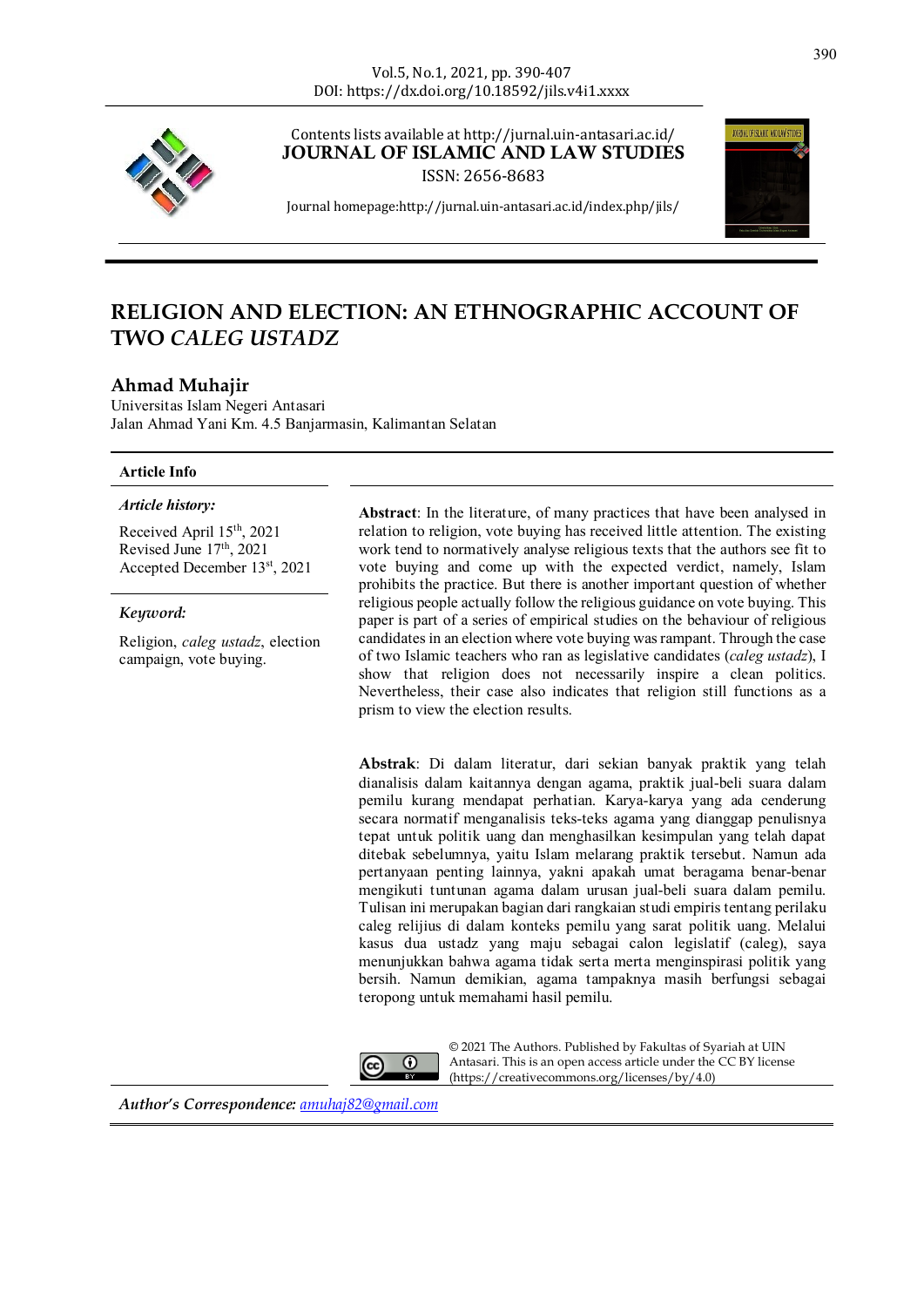# **A. Introduction**

There is a long tradition to study religion and moral actions.<sup>1</sup> Such studies commonly identify particular behaviour that religion either encourages or discourages and analyse if people of that faith show the behaviour. In the literature, of many practices that have been analysed in relation to religion, vote buying has received little attention.2 The existing work tend to normatively analyse religious texts that the authors see fit to vote buying and come up with the expected verdict, namely, Islam prohibits the practice.<sup>3</sup> Such academic endeavor, while has valid basis, does not take us far enough, especially because Islamic scholars and organisations have already clarified the status of vote buying in Islam through various *fatwa*. <sup>4</sup> Only when a *fatwa*  recommends a rather unusual course of action does our understanding improves about the issue from a religious viewpoint.5 But more importantly, there is another crucial question of whether religious people actually follow the religious guidance on vote buying. This empirical question needs empirical answers. This paper is part of a series of empirical studies on the behaviour of religious candidates in an election where vote buying was rampant. Elsewhere, I have discussed how religion might have inspired a rejection of vote buying by a few religious candidates.<sup>6</sup> Here,

<sup>|&</sup>lt;br>|<br>| Examples include G. W. Allport, and J. M. Ross, "Personal Religious Orientation and Prejudice," *Journal of Personality and Social Psychology* 5 (1967), T. David Evans et al., "Religion and Crime Reexamined: The Impact of Religion, Secular Controls, and Social Ecology on Adult Criminality," *Criminology* 33, no. 2 (1995), Matthew R. Bennett, and Christopher J. Einolf, "Religion, Altruism, and Helping Strangers: A Multilevel Analysis of 126 Countries," *Journal for Scientific Study of Religion* 56, no. 2 (2017).

<sup>&</sup>lt;sup>2</sup>A rare example is Gandung Ismanto, and Idris Thaha, "Banten: Islamic Parties, Networks and Patronage," in *Electoral Dynamics in Indonesia: Money Politics, Patronage and Clientelism at the Grassroots*, ed. Edward Aspinall and Mada Sukmajati (Singapore: NUS Press, 2016).

<sup>3</sup> M Hasbi Umar, "Hukum Menjual Hak Suara pada Pemilukada dalam Perspektif *Fiqh Siyâsi*," *Al-'Adalah* XII, no. 2 (2014), Hepi Reza Zen, "Politik Uang dalam Pandangan Hukum Positif dan Syariah," *Al-'Adalah* XII, no. 3 (2015), Harun Al-Rasyid, *Fikih Korupsi: Analisis Politik Uang di Indonesia dalam Perspektif Maqāshid Al-Syarī'ah* (Indonesia: Kencana, 2016).

<sup>4</sup> Bilal Ramadhan, "MUI Fatwa Haram Politik Uang," *Republika* (Indonesia), 19 March, 2014, accessed 6 March 2016, http://www.republika.co.id/berita/nasional/politik/14/03/19/n2olb8-mui-fatwa-haram-politik-uang, Muhammadiyah, "Hukum Politik Uang Pilkada," muhammadiyah.or.id 26 June 2018, accessed 26 April, 2019, http://m.muhammadiyah.or.id/id/news-14299-detail-hukum-politik-uang-pilkada.html, P.B.N.U., *Hasil Keputusan Munas Alim Ulama dan Konbes N.U.: 14-17 September 2012*, ed. Khatibul Umam Wiranu and Ulil Abshar Hadrawy (Jakarta, Indonesia: LTN PBNU, 2012), 69-72.

<sup>5</sup> For example, Ustadz Abdul Somad (UAS), once a very popular preacher in Indonesia, recommends voters to take the money that political candidates offer them, although he does not stop there. For a discussion of his fatwa, see Ahmad Muhajir, "Baliho Tolak Politik Uang & Fatwa UAS," www.alif.id, 15 Juni 2021, accessed 18 September 2021, https://alif.id/read/amr/baliho-tolak-politik-uang-fatwa-uas-b238398p/.

<sup>6</sup> Ahmad Muhajir, "South Kalimantan: Islamic Party Candidates Who Refuse to Buy the Votes," in *Electoral Dynamics in Indonesia: Money Politics, Patronage and Clientelism at the Grassroots*, ed. Edward Aspinall and Mada Sukmajati (Singapore: NUS Press, 2016).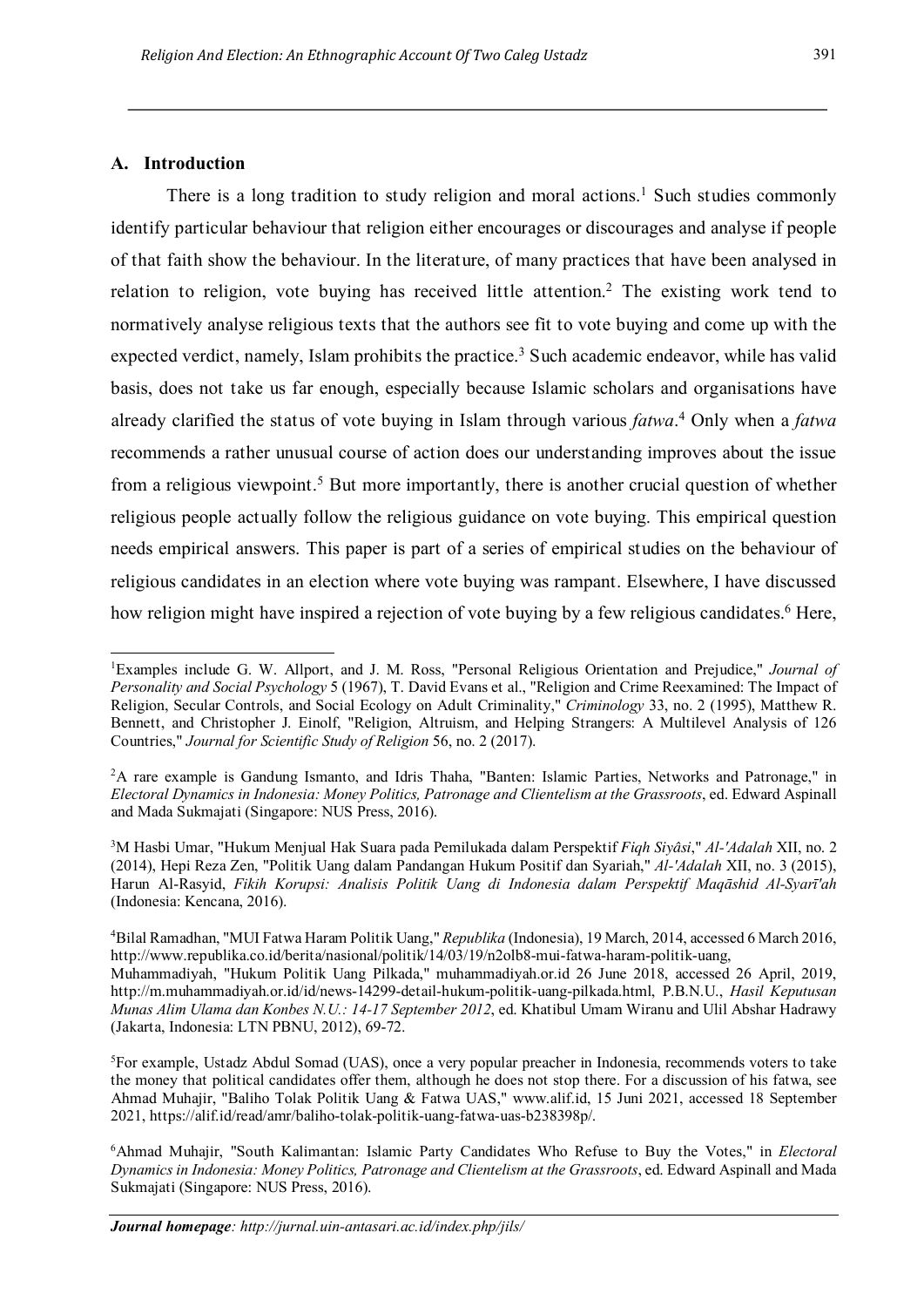I elaborate the opposite practice, where candidates with strong religious backgrounds involved in vote buying. Nevertheless, religion still appeared in their behaviour beyond electioneering.

# **B. Research method and argument**

This paper will focus on the case of two candidates-cum-Islamic teachers (*ustadz)* who had offered material inducement for individual voters and cheated on competitors. I have interviewed them in-depth during my field research in 2014 in South Kalimantan and East Java on a condition that I will conceal their true identities in my research report. Their cases show that religion does not necessarily inspire a clean politics, even among those who are traditionally seen as religious men. Moreover, the candidates let religious teachings guiding their minds in some other aspects related to election: one candidate thought that his spirituality had played an important role in his gaining of a parliamentary seat, while another turned to religious teachings to ease the pain of loss.

## **C. Discussion**

The first candidate is a young ustadz, whom we will call Rafa, running for a nationalist party, Gerindra. An activist of an Islamic student organisation, Pergerakan Mahasiswa Islam Indonesia (PMII), he was recruited to Gerindra through its Islamic wing, Gerakan Muslim Indonesia Raya (Gemira). Prior to the April legislative election, he has taught for several years in a large Islamic boarding school (*pesantren*) in Banjarbaru, South Kalimantan. He had both legitimate and illicit methods of campaigning and won the last seat contested in his constituency, which was in the neighbouring district of his *pesantren*. The following ethnography will show that while being spiritual and religiously obedient, Rafa still did a morally questionable tactic to win over his rivals. But first, I will discuss his educational background and how it influenced Rafa's own understanding on his electoral success.

### **Educational background**

Rafa had an Islamic education for seven years in the same *pesantren* he later worked as a teacher. There*,* he learnt Arabic language and Islamic sciences, such as Islamic theology (*Tauhid*), Islamic law (*Fiqh*), Sufism (*Tasawwuf*), Qur'anic exegeses (*Tafsir*) and Hadith. The *pesantren* combined teaching and observance of Islamic basic tenets and thus, as part of the learning, Rafa must prayed five times a day in congregation and stayed in devotions between two evening prayers (*Magrib* and *Isya*). Rafa was also taught to observe, not only the compulsory fasting in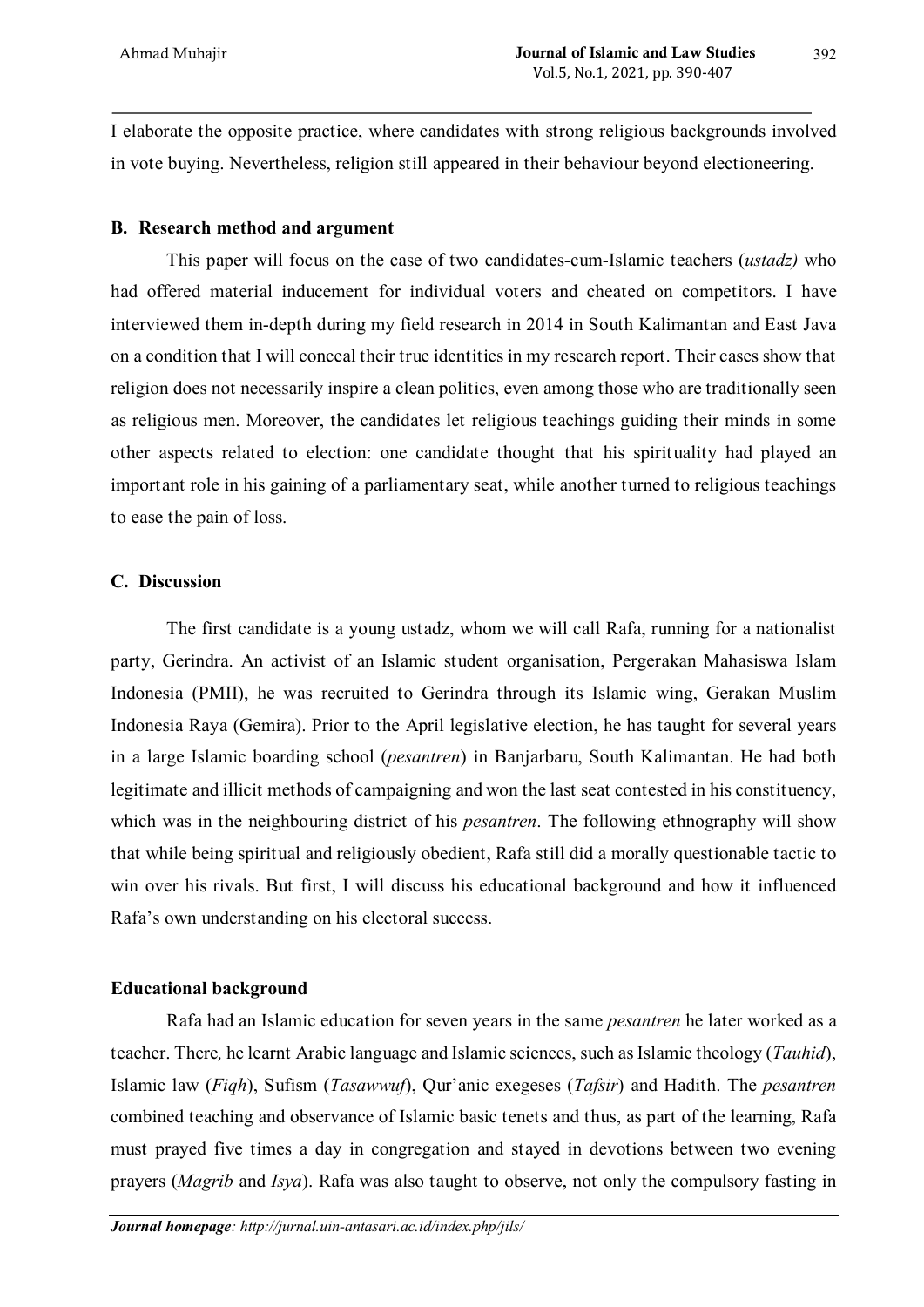Ramadan, but also the recommended ones, for example, on the tenth of *Muharram* (the first month in Islamic calendar), the fifteenth of *Sya'ban* (the eighth month), and the ninth of *Dzulhijjah* (the twelfth month). Moreover, the *pesantren* teachers introduced plenty sets of holy sentences and prayers for students to recite daily, which the students called *wiridan* or *bacaan*. They told the students that gaining 'blessed' knowledge (*ilmu yang berkah*) was intimately associated with avoidance of sins, and therefore, not only did the students have to study seriously, they also needed to consistently clean their acts. The *wiridan* in particular, was believed to help cultivating a clean and calm heart that is worthy of receiving some of God's knowledge. This traditionalist Islamic school also encouraged students to regularly make pilgrimage to the grave of the founder, the students' own parents and grandparents, and to any holy or revered persons. The link between the living and dead, so Rafa was taught, is established through prayers. As we will see later, many of these lessons coloured Rafa's thinking in his attempt to win a parliamentary seat.

During his school time, Rafa was quite active in student extra-curricular activities and headed one student dormitory for about three years, longer than many of his peers. He showed confidence in social interactions, despite his stammer, and teased his friends a lot more than being an object of teasing. Some of his friends remember him as bold but in general Rafa was good at making friends. As an *ustadz,* Rafa was heavily involved in one important change for his *pesantren*, namely in the application of a new method of learning Arabic grammar*.* Because of this, his name is recognised by more senior teachers. Rafa also went to college to get his bachelor degree in Islamic education (*Tarbiyah*) a few years after he became an *ustadz*, during which period he got involved in PMII network. This helped develop his social skills into a political one. Soon, he became increasingly active in political events, both inside his *pesantren* and in student organisation. Whenever his *pesantren* held an election for the top head of school, he always took side and mobilised support for particular candidates. In the process, Rafa produced allies and foes among the teachers. Later, his office adversaries successfully forced the *pesantren* leadership to kick him out when he was busy campaigning for his legislative bid. Within student organisation, Rafa was once nominated to lead the provincial branch of PMII although failed. Rafa was thus, grew political and had previous experiences of electioneering before he ran as a *caleg* (candidate of MP).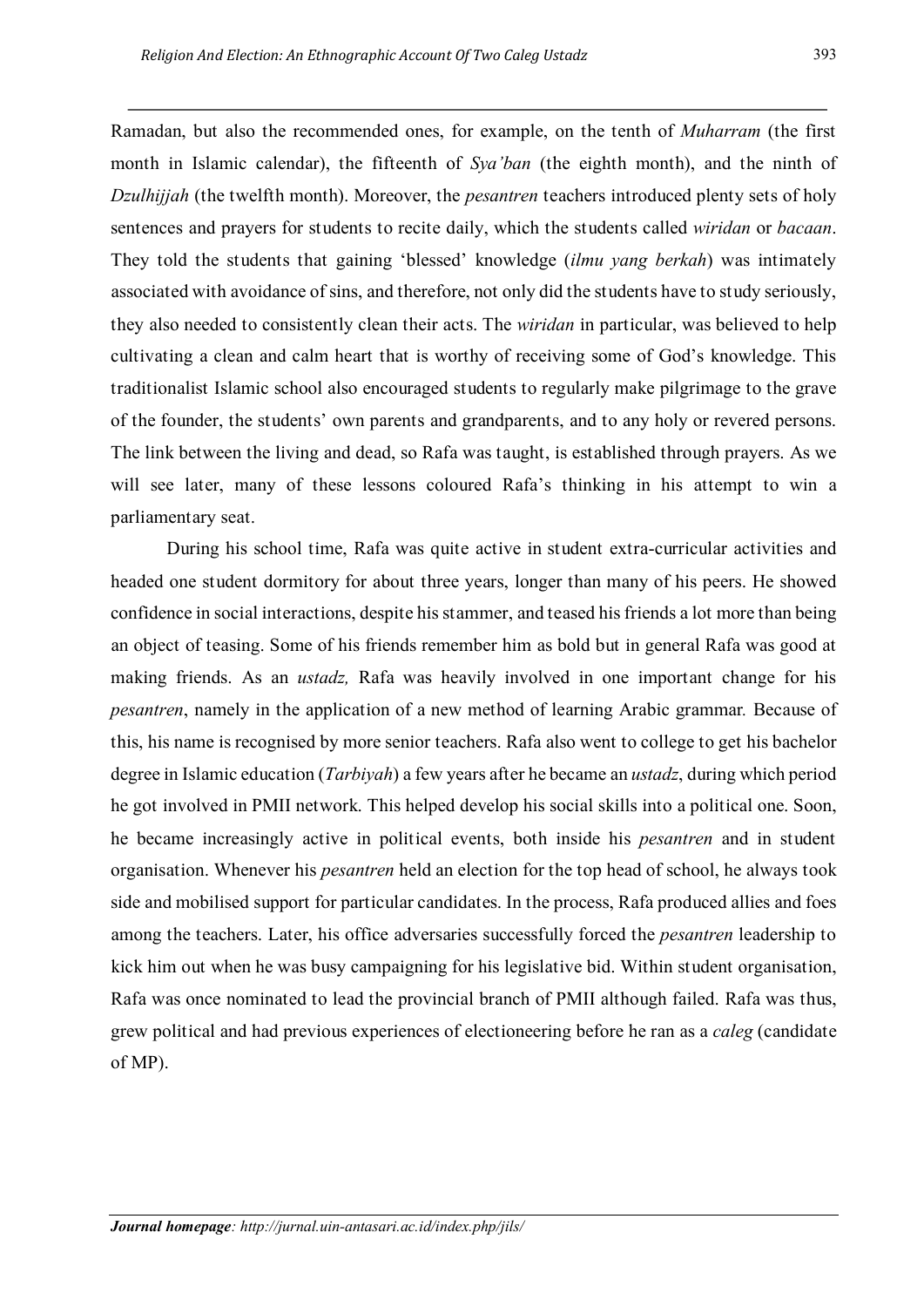# Candidacy and electoral campaign

Rafa's entrance to Gerindra was facilitated by his involvement in establishing district branches of Gemira in South Kalimantan as the party prepared for the 2014 election. It was no less than the general chairperson of Gemira, Habib Mahdy Alatas, himself who contacted him for this task. 'My PMII friends in Jakarta suggested Habib Mahdi to see me to mobilise my network and setup branches of Gemira in (districts of) South Kalimantan, about half a year before the election', said Rafa explaining the background story. <sup>7</sup> Having successfully done the task, Rafa was appointed the provincial secretary of this organisation, and later on, Gerindra took him and some other Gemira officials as candidates for district DPRD. Moreover, Gerindra presented a quicker way to get into party candidate lists. United Development Party (PPP), which is a natural party choice for PMII activists in South Kalimantan, was not desirable for Rafa primarily because a senior politician who had prevented him from heading PMII of South Kalimantan was there. By gaining a parliamentary seat through Gerindra, Rafa proves that a PMII activist of the province *can* have a political career outside the channels provided by that political patron.

Gerindra assigned Rafa to compete in one constituency that covered four sub-districts (*kecamatan*). This constituency did not particularly offer advantages for him. It is neither his place of birth where he has familial network, nor it is his *pesantren* area from which he could expect to gain some easy votes. Moreover, while the village of his parents in law is part of his constituency, there was a rival, an incumbent candidate living there as well who aimed at dominating the support of the villagers. In the end, however, Rafa managed to slice enough share of votes and gained a seat in his first attempt after a two- month intensive campaign.

In the early stage of his campaign, Rafa informally promoted his candidacy by visiting the voters in their homes at nights. He introduced himself as a teacher in a *pesantren* (an *ustadz*) and showed that he was able financially. 'I drove my car every time I paid the visits so people will think that I have money'.<sup>8</sup> In rural areas of his constituency (and perhaps also in many places in Indonesia), a private car is still a symbol of the rich, and Rafa's is a new one. According to him, poor candidates will easily be ignored by the voters and it is very irritating when a candidate faces such an underestimating look. In his explanation, this was because a lot of voters expected material inducement, just like the ones whom he approached. He often got a question like: 'will

 <sup>7</sup> Confidential interview, 11 August 2014 in Martapura.

<sup>8</sup> Confidential interview, 11 August 2014 in Banjarbaru.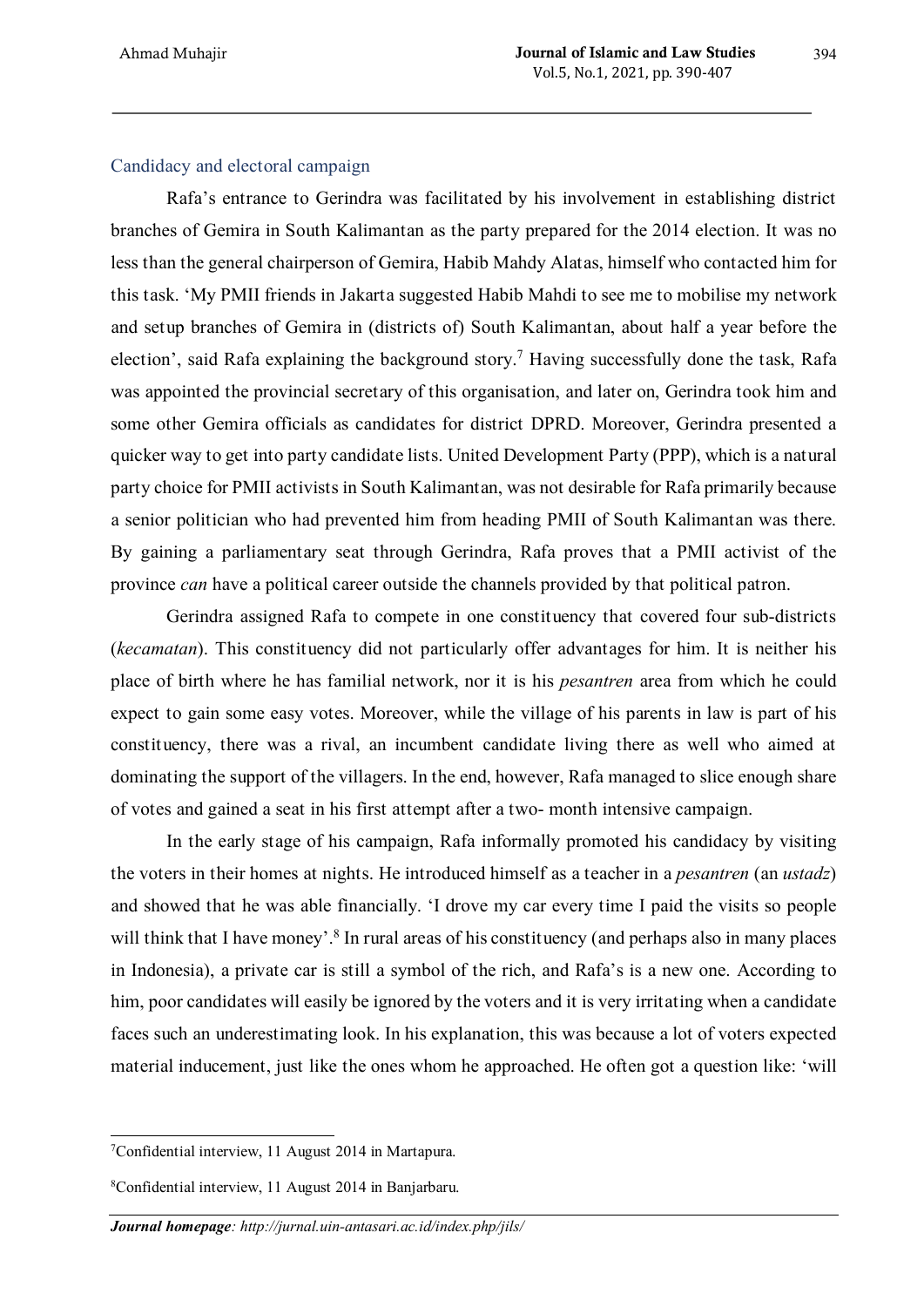there be something for us (in return for our vote), ustadz?'.9 In response, Rafa usually said '*insya Allah*', which is a recommended utterance in Islam when Muslims promise something, and hoped that by looking at his car, voters will take his words seriously. Rafa himself was not sure, at this stage, how he would accommodate such a request but he did not dare to categorically reject it.

Rafa later upgraded his campaign scale. He conducted some festive fundraising or *Safrah*  Amal, according to a candidate who ran in the same constituency.<sup>10</sup> The core of this program is an auction (locally called *balelang*) in which a talkative and usually funny auctioneer will skilfully persuade the audience to spend some money to buy cakes prepared by the community or in this case, by a sponsor. The funds raised will be used to help the renovation of prayer houses or local community schools. *Safrah Amal* is considered as both solidarity showing event and an entertainment by the villagers: 'rural people love it', said Sukarli.<sup>11</sup> Village residents crowd this event to enjoy the atmosphere, to laugh at the jokes offered by the auctioneer, to cheer those who buy the cakes, and sometimes, to provoke the pride of the riches. Rafa told that he had four *safrah amal* in different spots within his prioritised sub-district. This is a better program to socialise his candidacy than the evening community visits because it will reach a lot more audiences at once. There was a banner informing Rafa's candidacy on the stage where the auctioneer stood and greeted the attendants. Sometimes, Rafa gave a little speech before the auctions began and every time, he "would buy one cake and let it be shared by the crowd". <sup>12</sup> Rafa said that a local bank, whose director was someone he knew, sponsored the program using corporate social responsibility funds. On top of the money from auctioned cakes, this main sponsor also handed in social funds to the committee of school or prayer house for whose benefit the *safrah amal* were held.

#### **Patronage Plus Mystical Element**

 $\overline{\phantom{a}}$ 

Rafa saw himself financially weaker than other leading candidates. His ready electoral fund was only about a hundred million rupiah, whereas others can triple or quadruple that sum. As a consequence, he could not match the strength of rivals with deeper pockets. For instance, in

<sup>9</sup> Confidential interview, 11 August 2014 in Banjarbaru.

 $10$ Interview with Sukarli, a candidate competing in the same electoral constituency as Rafa, 19 May 2014 in Banjarmasin.

 $11$ Interview with Sukarli, a candidate competing in the same electoral constituency as Rafa, 19 May 2014 in Banjarmasin.

<sup>12</sup>Confidential interview, 11 August 2014 in Banjarbaru.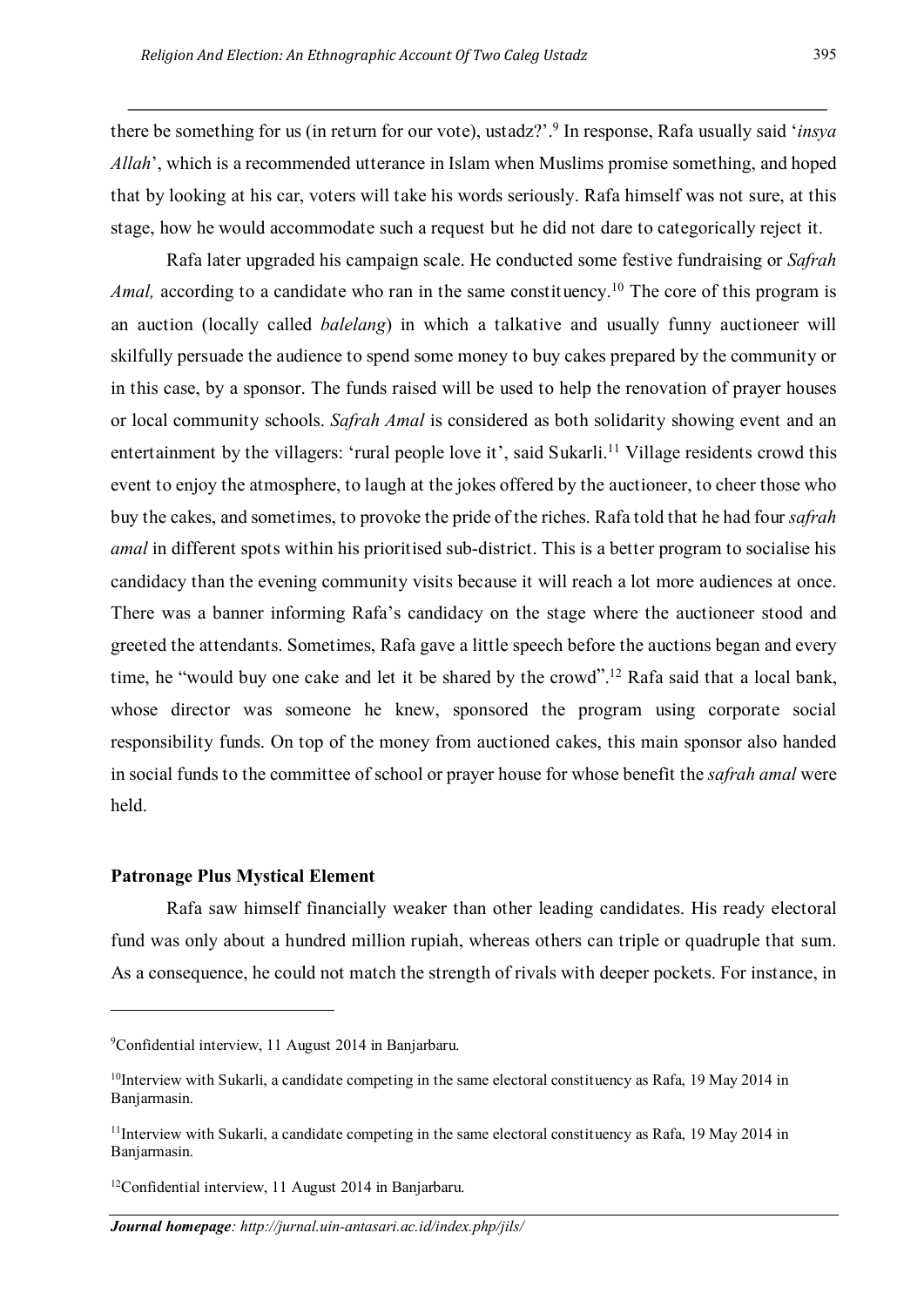the village of his parents in law, the incumbent candidate from Democrat Party launched three rounds of cash and gift distribution to individual voters. This candidate won two fifth of the votes (666 votes) from this village's ten polling stations. In contrast, Rafa gained only 69 votes. This result did not surprise Rafa because he was just 'a stranger candidate who lacked money' (*caleg pendatang tak berduit*) and depending much on people's sympathy to his parents-in-law.

However, Rafa was not altogether 'patronage free' candidate. He realised that he 'had to offer something' to voters and eventually decided to distribute about one thousand sarongs, albeit only the cheap ones: 'It is 25,000 rupiah each".13 He also admitted to reach a deal with a community of Javanese in one sub-district from whom he gained more than 200 votes. 'They want batik and I gave them that'.<sup>14</sup> In total, Rafa secured 1.085 votes. At the same time, he believed that his spending cannot explain all votes he gained. The effectiveness of his electioneering was supported by a metaphysical help. He said that he invited the spirits of his ancestors (*datu-datu*) to be present in polling stations, mainly to manipulate people's minds and put sympathy in voters' hearts to him. He claimed that he really saw a shining figure with Islamic attires in particular polling booths, which served as evidence for himself that his ancestors had positively responded to his calls. As absurd as it may sound, Rafa seems to wholeheartedly accept that people from the unseen world had come to his help.

## **Newly Embraced Spirituality And Its Good Effects**

Rafa started to embrace this particular mystical belief only recently. He shared that during his campaign period he got acquainted with a distant grandpa who then offered him some spiritual teachings. While part of the teachings was for political purposes, the main part was actually concerning one Sufistic cosmology called *ilmu Nur Muhammad* (literally, knowledge on the light of Muhammad). Briefly, in this cosmology, the light of Muhammad was God's first creation from whom He created the universe and everything in it. God loves this first creation the most and thus, if believers want to get closer to Him, they should learn to get soluble (*larut*) in it, by seeing themselves and the world they are in as basically, the light of Muhammad. Also, the believers should always remember that their wealth, health and good names are God's grace to them and they should be ready if someday He takes them away. Rafa remarked that it is inappropriate if

 $\overline{a}$ 

<sup>13</sup>Confidential interview, 11 August 2014 in Banjarbaru.

<sup>14</sup>Confidential interview, 11 August 2014 in Banjarbaru.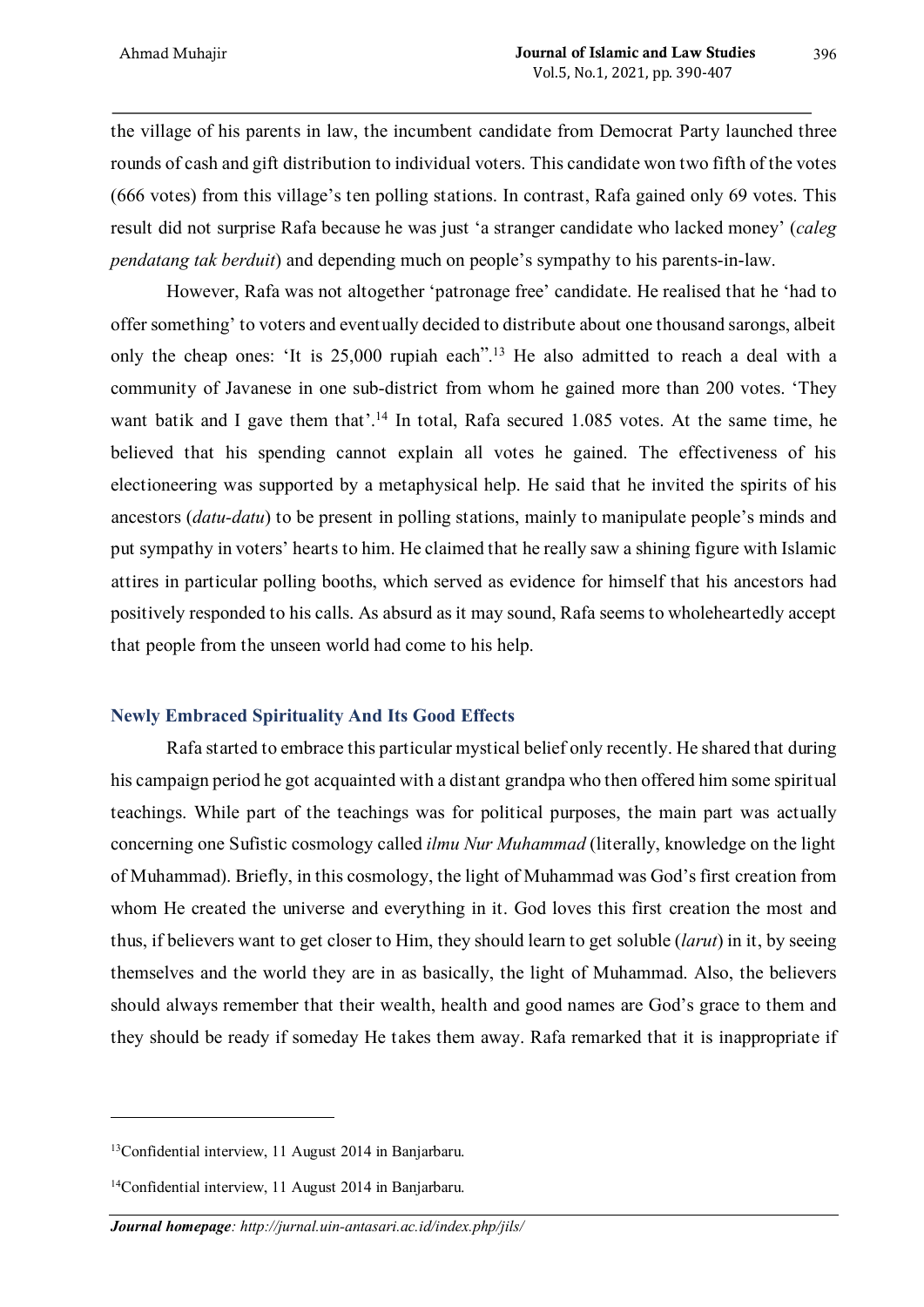one 'claims [wealth, health and good names] as theirs'. <sup>15</sup> This mental exercise is to complement the outward observance, like *salat* (prayers) and *dzikr* (remembrance of Allah and uttering some of His names or holy sentences). It teaches a person to be humble, and to feel powerless before the Almighty.

Rafa's newly met grandpa added one element to this by teaching him a prayer to be recited in a specific way, involving a breathing technique and a parallel activity of tongue and heart. According to him, many people who learned about the light of Muhammad had not successfully embodied it or at least, they had not applied it consistently. As a result, they could not reach the mental state expected from doing this exercise: they are not fully purified from arrogance, anger and self-proclaiming. In some cases, they died with impure spirits and faced grave tortures (*siksa kubur*). The prayer will help complete the purification for the reciters themselves or for other people the reciters wish to help. Furthermore, Rafa said that he will be spiritually connected to people whom he recites prayer for, both the living and dead. This prayer, in his explanation, connected him to his ancestors whom he had called to support his electoral struggle. The grandpa told Rafa that this spiritual knowledge can be traced back to his ancestor, a revered Islamic teacher of his time.

Rafa is grateful of this encounter with his distant grandpa and says that his teachings have changed his spiritual life. The old man became a spiritual adviser during his campaign period. Beyond electioneering, Rafa now practices Islamic observance with a new perspective taught by his grandpa and as a result, he has unusual spiritual experiences. He told that in days where he intensively undertook a regime of devotional acts (*banyak bewirid*), the unseen world was opened, enabling him to see supernatural creatures (*jin*) or spirits of the deceased. Some came to him asking to be purified and he happily recited the prayer taught by his old relative. He was detailed in describing what he saw, for example: a creature with the shape of 'a bull with red eyes who stays in a neighbour's house' or the spirit of a known Islamic teacher. <sup>16</sup> Rafa said that he did not get such a spiritual experience during his *pesantren* years. Nonetheless, the *pesantren* had taught him a theology that was agreeable to such mystical encounters.

Moreover, Rafa thinks that this spiritual exercise improves his political career. He said that the provincial chairman of Gerindra grew fond of him personally, despite his initial dislike to the success of Gemira sourced candidates at the expense of his preferred people. "H. Abidin

<sup>&</sup>lt;sup>15</sup>Confidential interview, 11 August 2014 in Banjarbaru; personal communication, 25 August 2014. 16Confidential interview, 11 August 2014 in Martapura.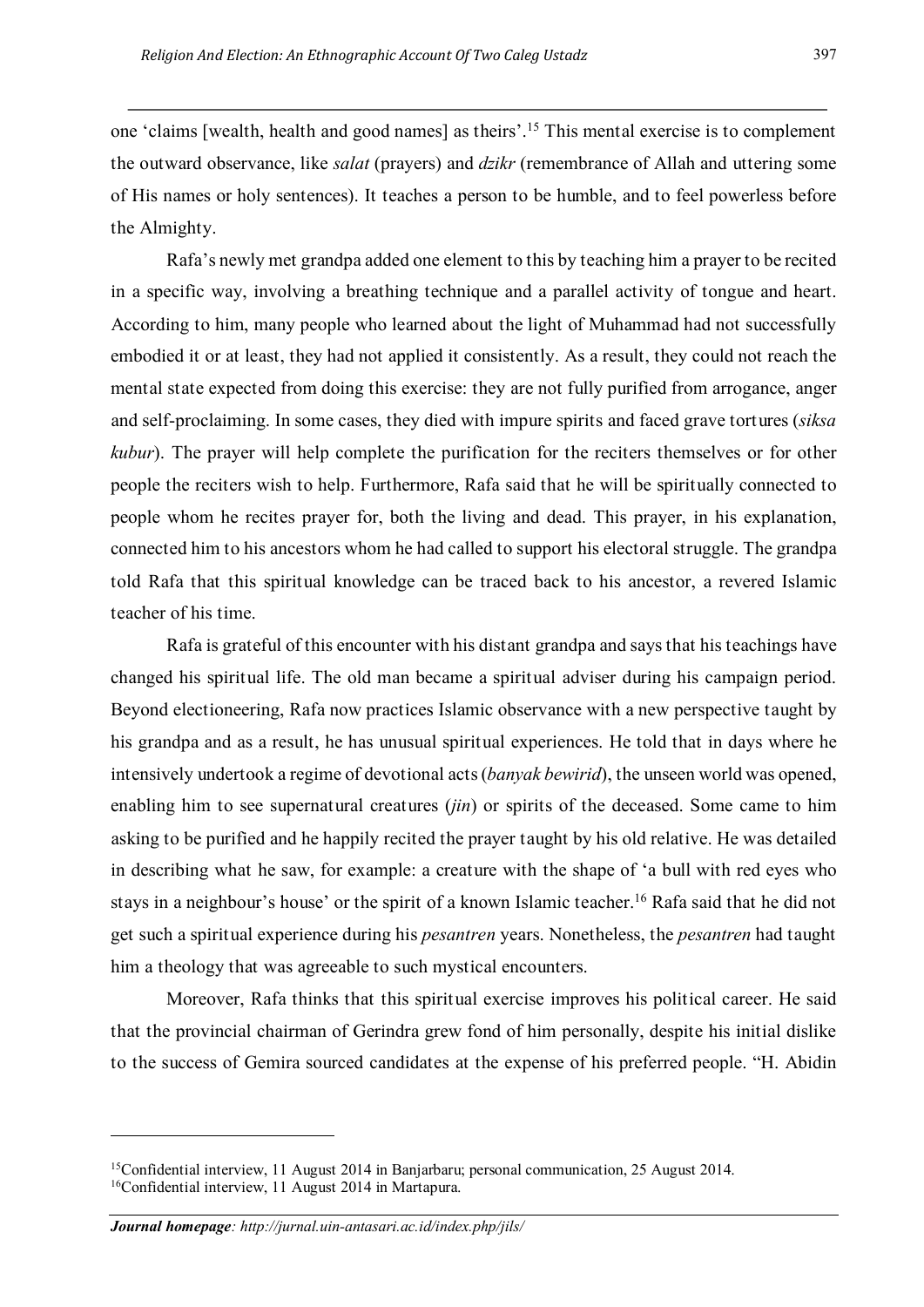[the chairman] often asked about me if I do not come to visit him for a while, missing me".<sup>17</sup> According to Rafa, he often recited the purifying prayer for the spirit of the big boss and that must have calmed his feelings. In addition, this metaphysical teaching also offers spiritual protection. Rafa explained that those who embodies the light of Muhammad will be kept away from unlawful proceeds. "The people [soluble in the light] are pure; the dirty [money] would not come close to them". 18

### **Contradictive Behaviour**

However, Rafa also exhibited some questionable behaviour. To begin with, he still deposited anger at his ex-*pesantren* colleague who was responsible for his dismissal even though he clearly did not need the teaching job anymore. He furiously stated, 'I could gaol him if I want it to'. <sup>19</sup> Looking from the light of Muhammad perspective, he was not completely purified from inner illnesses (*penyakit batin*). Moreover, he intended to behave like the other rent-seeking parliamentarians. He said that he had studied techniques of pressuring the executive officials during budget deliberations so they will concede some material benefits and kickbacks. He enthusiastically planned to undergo a full material extraction from his interactions with the branches of local government: 'I will lift as much money as I could out of my position-the whole sacks full'.<sup>20</sup> This does not fit at all with his explanation about keeping away from unlawful sources of income.

Previously, during the campaign period, he manipulated a fellow Gerindra candidate. He persuaded the person to distribute cash to individual voters in the same area whose people had just received similar handouts from other party candidate. This is to divide voters' attention, producing a dilemma among the money recipients. For safety reason, he discouraged this person from attaching name cards together with the money. The task of explaining the sender of money whom the recipients must vote for was to be designated to field operators who carry out this vote buying operation. By doing this, the person will easily deny any connection with field operators should any of them get caught, argued Rafa. While this made sense, the effectiveness was decreased because voters could easily forget oral explanation. Nonetheless, the person innocently

<sup>17</sup>Confidential interview, 11 August 2014 in Martapura.

<sup>18</sup>Confidential interview, 11 August 2014 in Martapura.

<sup>19</sup>Confidential interview, 11 August 2014 in Banjarbaru.

<sup>20</sup>Confidential interview, 11 August 2014 in Banjarbaru.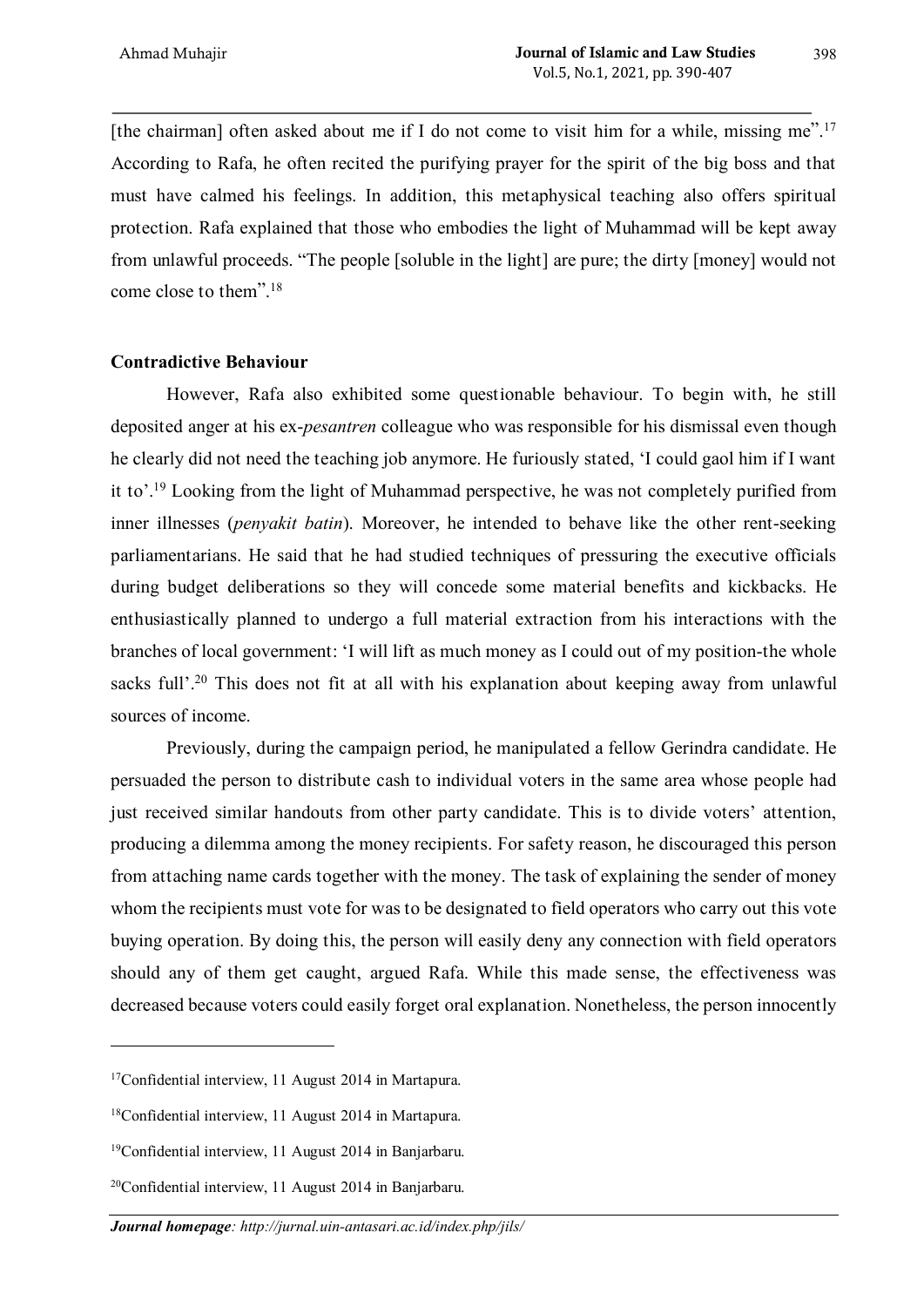accepted this advice. Rafa then took advantage of this weakness: not long after the operation, he distributed his name cards and brochures saying, 'this is *the* candidate to vote for'. <sup>21</sup> Rafa had played an even crazier game in this regard with a financially stronger rival. He smuggled a field operator into the rival's team who switched the candidate's name cards in some cash-filledenvelopes with Rafa's. Thus, the recipients of the envelopes will think that Rafa *was* their buyer. Rafa contended that if a candidate falls short of fund, he must rely on his brain. He said: 'with a tight pocket, you have to be cunning'.<sup>22</sup>

Rafa's case shows a mixture of actions where religion influenced some but not the other. It is clear that Rafa's background as an ustadz did not stop him from involving in the mainstream culture of money politics, by giving sarong and batik to the voters just days prior to the vote. This practice is considered a form of bribery condemned by God and His Messenger, according to the Indonesian *ulama* council (MUI). He also tricked and even stole from other candidates who distributed cash to voters per head. His embrace of the teachings of the light of Muhammad did not translate into religiously inspired working plans as a member of district DPRD. Instead, his entrance to the district parliament may well be, in his own words, 'adding another corrupt politician'. <sup>23</sup> In short, he did not strikingly differ from other candidates with 'average' religious background. At the same time, religion featured prominently in other parts of Rafa's electoral behaviour. He introduced himself as an Islamic teacher. He chose to raise funds for community Islamic schools in his constituency, instead of say giving a purely entertainment night to attract voters. He targeted mosque congregations for the distribution of his name cards and campaign brochures. He focused on praying in the last three days before the vote, applying his theology of submission to God after making serious efforts to achieve a goal. Even in the type of handout for the voters, he chose sarong, which is primarily used by local Muslims for praying. Above all, he believed that spiritual exercises had positively contributed to his political career. So, what do we make of him?

This case can be explained as raw spirituality: one that has not yet cultivated a better selfcontrol. Rafa genuinely believes in the mystical teachings of the light of Muhammad and this has added another layer to his life. He prayed for the spirits of others more than ever before. The spiritual exercise he had done brought him to encounters with mystical world. His success in

 $21$ Confidential interview, 11 August 2014 in Banjarbaru.

<sup>22</sup>Confidential interview, 11 August 2014 in Banjarbaru.

<sup>23</sup>Confidential interview, 11 August 2014 in Banjarbaru.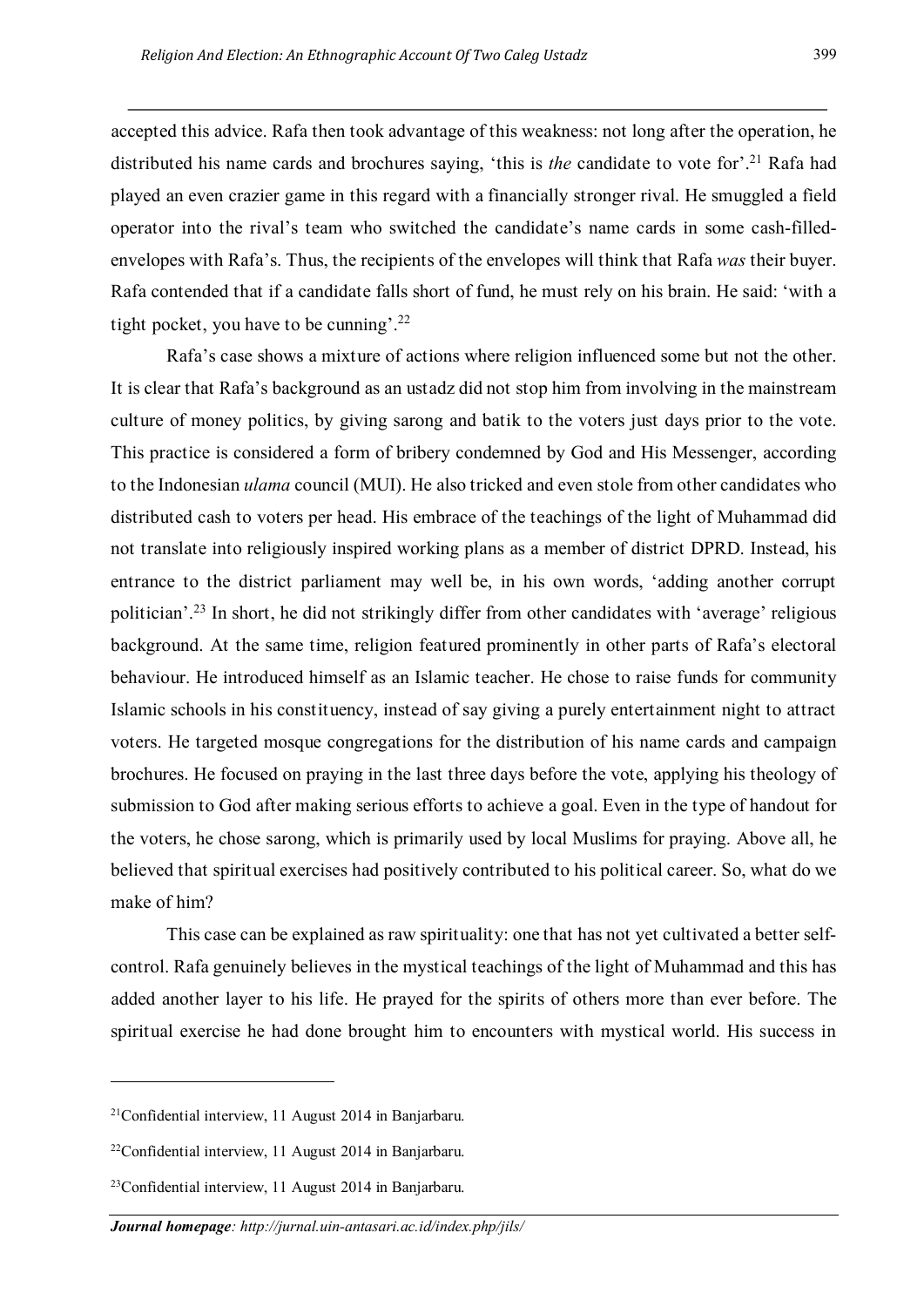gaining a parliamentary seat strengthened his conviction. But such a spirituality had not long entrenched in his conscience to bear more substantive fruits that would elevate his political approach to a higher standard, for instance by bravely refusing corrupt politics. Rafa was stuck with realpolitik that encouraged him to behave in inconsistent ways with the spiritual and religious values. He ran as a candidate when money politics was rampant and the parliament, in his knowledge, could offer plenty of rent seeking opportunities. He felt compelled to give what many of his voters wanted, namely concrete and immediate prestations, and having won a parliamentary seat, he was eager to replenish his drained savings from his position. Rafa's subscription to the spiritual teachings of the light of Muhammad was admittedly recent. More importantly, his emphasis was more on the recitation of 'the purifying prayer' than the continuing mental exercise of remembering God and His first creation. It is not surprising that this spirituality had not introduced much change to the political character he (and many of his contemporaries) showed.

The second candidate, Harun (pseudonym), has a profile that contrasts with Rafa. Harun is an old man and has run for legislative election four times. He had his moments as a provincial and a national parliamentarian, respectively during the period of 1999-2004 and 2005-2009. He also had experienced failures to gain a seat firstly in 2009, and then, another one in 2014, both for the national legislature. Harun is, thus, a man with more experience than Rafa who practically, is learning to navigate in the political realm. He understood both the bright and dark sides of being in the parliament that Rafa could only imagine (at the time I met him). His politics however, was not markedly different from Rafa's: Harun was not apologising about his vote buying and enjoyed illicit proceeds from his position as an MP. After discussing his background and electoral experiences, I will have a special emphasis on how religious teachings helped Harun cope with his unsuccessful bids.

# From NU To Party Politics

Harun is a Nahdlatul Ulama (NU) originated politician. Coming from a rural family, he received Islamic education in the *pesantren* of Lirboyo, Kediri and obtained a bachelor degree from State Islamic Institute (IAIN) of Sunan Ampel, Surabaya. During his college days, Harun was an activist of PMII, an NU associated student organisation. Shortly after graduating, his father urged him to go back to his village to 'work in family lands', a request that was so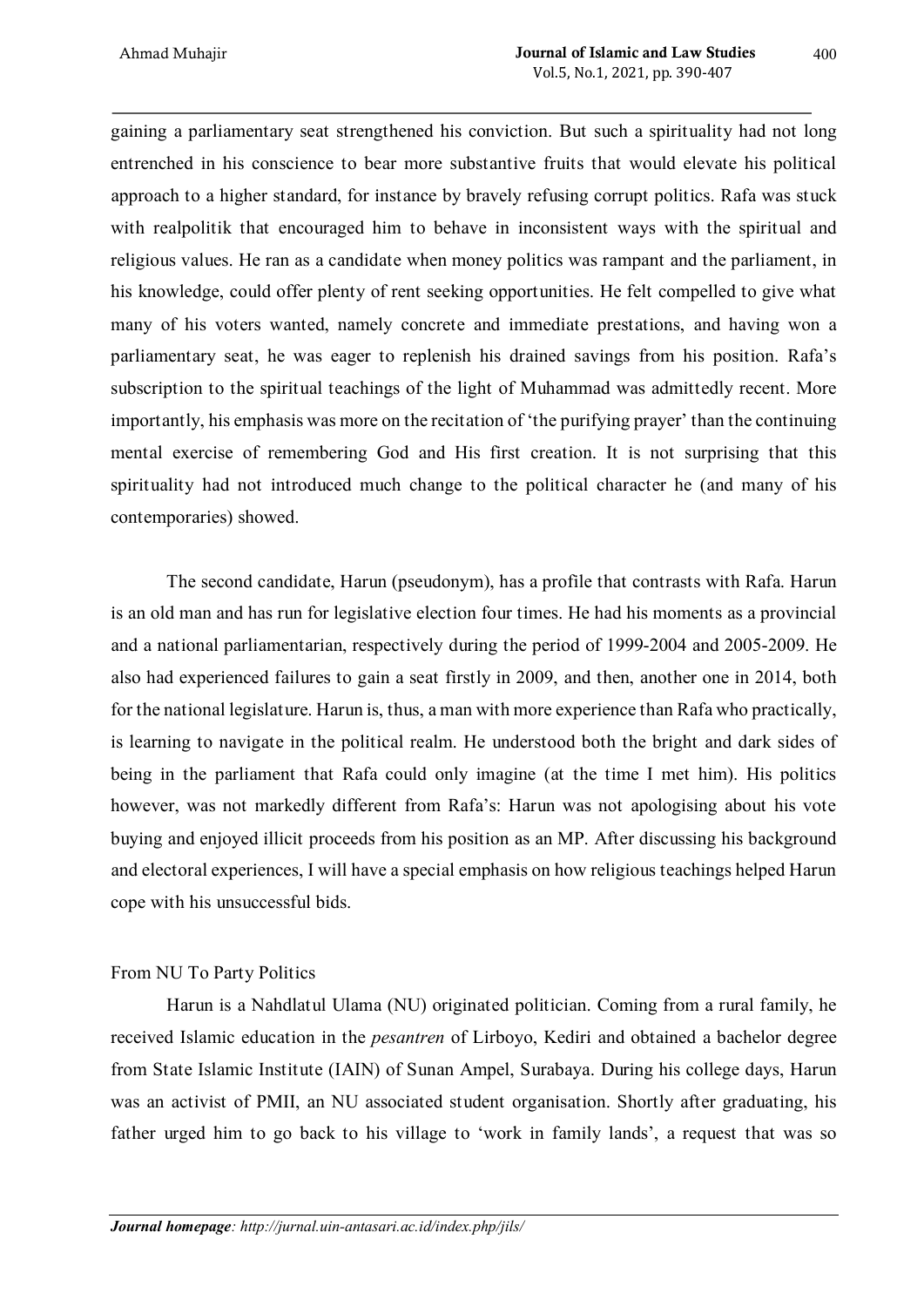unsettling him as a college graduate. <sup>24</sup> *Pesantren* taught him to make his parents happy; that attending to parents' will is part of being obedient (*berbakti*) to them. Eventually, he stayed in the city with a good reason: Harun said to his father that his *Kiai* (Islamic teacher) had asked him to do some work for NU. His father accepted this and was actually proud of the fact that his son could be useful for this organisation. Harun served NU until reaching a strategic position at the provincial level.

Serving NU facilitated Harun's entrance to parliament. He sat in a very important position in East Java branch of NU for almost a decade during the 1990s. In the 1999 general election, Harun was nominated by Nation Awakening Party (PKB) for the provincial DPRD and gained a seat, which was a result that had been anticipated. As an NU official in the early days of PKB, Harun worked to prepare the party for the election and hence, his name easily entered PKB candidate lists (and presumably in a promising ranking). More importantly, he ran in *the* stronghold of PKB, namely the province of East Java, and thus, gaining a provincial parliamentary seat was practically scripted. In the 2004 election, PKB nominated Harun again but for the national parliament and the party placed him in a non-promising position: number four in the candidate list in an eight member constituency. The competitive election meant that it was highly difficult if not impossible for any party to get four national seats from a constituency. Moreover, the partially open list system used at that time still emphasised the order of candidates listed in a given constituency for seat allocation. As it turned out, PKB votes were enough to send only three candidates to Senayan, a location of the national representative assembly, and Harun was not one of them. But Harun was destined to be a DPR member: just about a year after the election, he replaced one sitting member of PKB fraction who died in a tragic transport accident. In total, Harun sat as a member of parliament for 9 years: 5 years in East Java DPRD and 4 years in DPR.

The next two electoral participation left Harun with losses. In the 2009 election, PKB had him running on its behalf in a different constituency, although still in East Java, number six in the candidate list. The order of candidates did no longer matter this time, as the fully open list system allocates the seats based on personal vote. But the numbering suggested that PKB did not regard Harun as a favourite candidate. Moreover, PKB was riven by internal conflict since the last three years prior to the election and became so unpopular. In the end, only the candidate listed at the top who managed to win in this constituency. In the 2014 election, Harun switched party to PPP, a traditional competitor of his former party. PPP was more serious about his

 <sup>24</sup>Confidential interview, 25 August 2014, in Sidoarjo.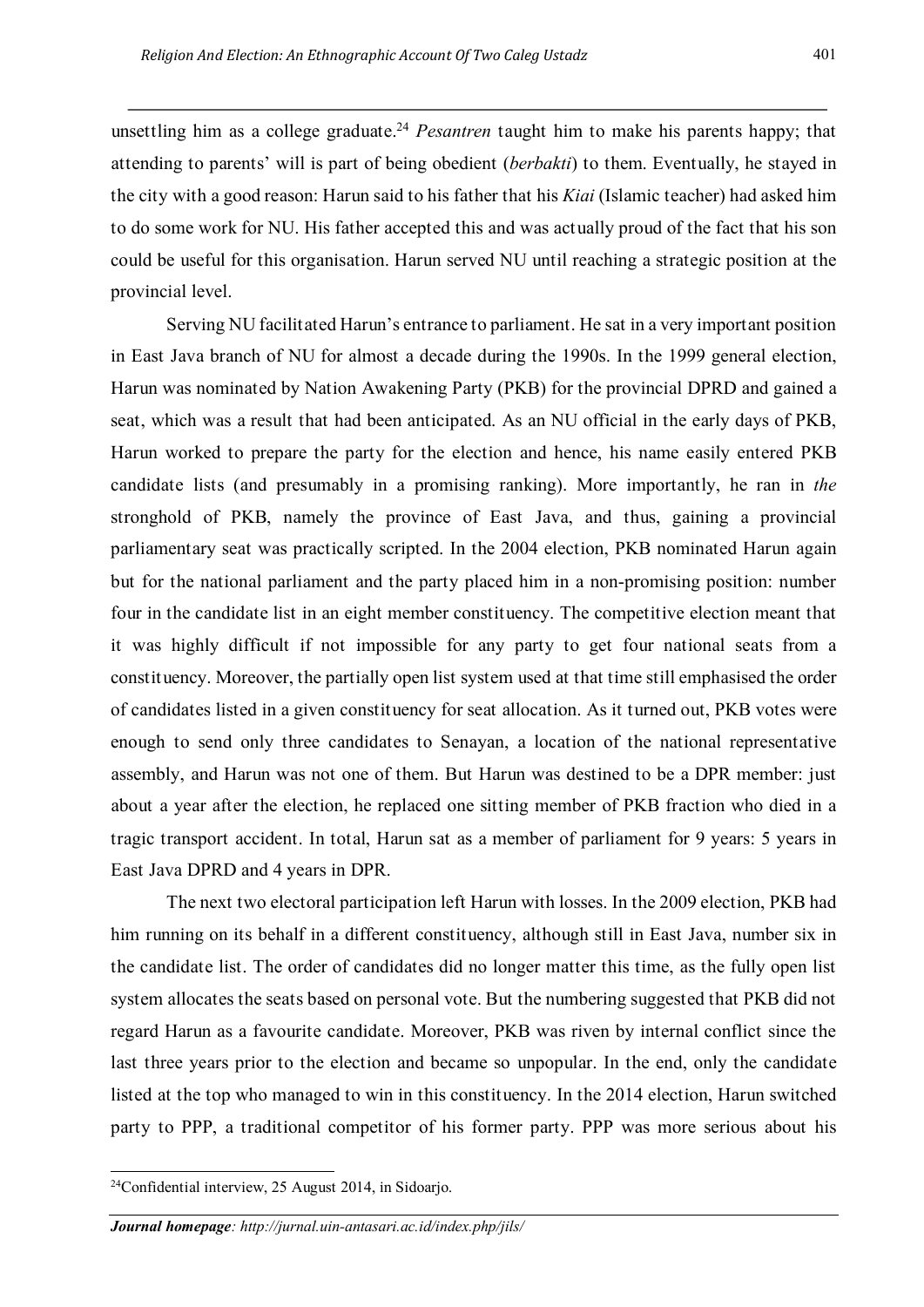nomination: it conferred him number two in the candidate list and the party chairperson provided him with a generous campaign fund. But his nomination did not improve PPP's vote, as the party only achieved the third smallest vote among all participants and hence, did not secure any of nine seats contested in this constituency. Harun' s personal vote came second among PPP candidates. He failed in another attempt to re-entry the DPR even after combining religion and money as the attracting factors.

### Obedience To Kiai And Money Politics

Harun had a Kiai whom he listened to, named Idris Marzuki. Kiai Idris was an influential figure among traditionalist Muslims in East Java and led a big pesantren in Lirboyo, Kediri. Harun told that visiting the Kiai was a routine for him, as part of a continuing teacher-pupil relation. One particular happening indicates Harun's obedience to this Kiai. Once, Kiai Idris ordered him to withdraw from an election for a district head just one day before the vote in DPRD. The Kiai had Harun handwriting and signing a letter of withdrawal from nomination straight in front of him. Harun obeyed this despite a huge disappointment he felt; he was ready to compete and had access to political funds. Then, Harun realised that his Kiai had done him a favour by preventing him from running into a failure. As an observer, his Kiai had a clearer head in reading his chance of winning, which was actually small but somehow, Harun thought otherwise. In retrospect, Harun's judgement was clouded by his own expectation of victory and by lauding comments from some people. He was not cool-headed in seeing political developments inside the parliament that turned against his projection. He would have spent political funds for nothing, had his Kiai not stopped his miscalculated move. Harun is grateful of his Kiai's intervention.

Harun talked to Kiai Idris again when he was committed to run on behalf of PPP in 2014 to get his blessing and support. According to Harun, Kiai Idris in a written statement obliged the students and alumni of Lirboyo pesantren to vote for Harun. He also gained similar support from the Kiai of Ploso pesantren, Zainuddin Jazuli. In addition to this, Kiai Idris gave Harun advice: he could use whatever means to gain votes or spend to the utmost but in doing so, *he must not sell his estates*. Selling house and land, which are two primary possessions of a family, to finance a political ambition shows one's ungratefulness [to God], said Kiai Idris. Harun elaborated this point: 'if I let go the properties that God has bestowed upon me and chase a supposedly bigger catch [i.e. money and benefits from being an MP], which is uncertain, that is a blunt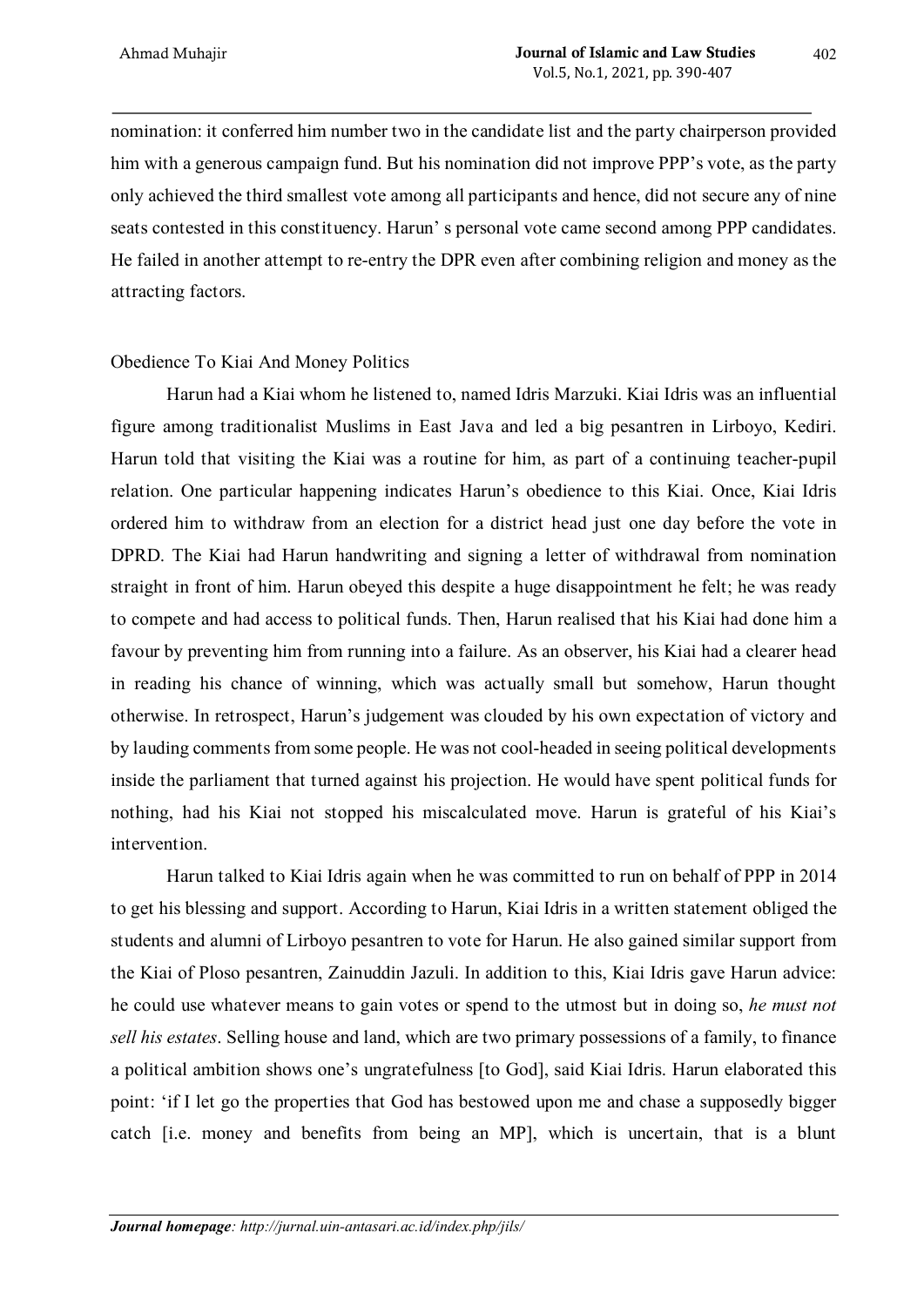unthankfulness'. <sup>25</sup> In Islam, being grateful to Him is crucial for a good Muslim and Al-Qur'an (14:7) warns that 'severe punishment' awaits those ungrateful. This advice is very relevant where there is a strong tendency among the candidates to gamble with their existing wealth to fulfil the expectations of a large portion of the electorate to get material inducements. Harun said that he took this advice and thus, the electoral loss did not cost him family estates.

Like many other candidates, Harun was involved in vote buying. He contended that the voters 'will laugh at candidates' who offered nothing more than 'talks'.<sup>26</sup> He also said that even donating cash for a community would not automatically tie the support in its entirety; that individual voters needed to be given handout if a candidate wanted to get a real deal. In addition, he shared that the letters signed by Kiai Idris and Kiai Jazuli were of little help for his electioneering because many younger Kiais defied the 'political *fatwa*' after smear campaigns from Harun's competitors. Although was not specific about his vote buying, Harun reported that "in the areas where I dispatched money, I gained a large number of votes'.<sup>27</sup>

Harun views that consumptive culture is to blame for the massive practice of money politics. Based on personal observation, he proposed an explanation:

Members of parliaments cannot bear living in modesty (*kesederhanaan*). Soon after they get elected, offers to buy new cars and houses by credit come. The salespersons are also aggressive in their persuasion. They know that the MPs have a stable income and that banks accept as collateral the official documents stating their parliamentary memberships [in car or house financing]. Unsurprisingly, some MPs change cars after two months in the parliament or buy new houses. The voters see this sudden change with suspicions and perhaps, envy. They too aspire for a better life and more possessions, having watched TV and newspapers advertisements. Thus, when MPs come to visit the electorate, their money will be drained (*diperas habishabisan*).28

He added that the public treats new candidates in the same way, reasoning that they will do the same thing, namely enriching themselves, after sitting in the parliament. So, the new candidates also have to give away some cash and gifts to potential voters. In Harun's reflection, consumptive culture where people are encouraged to buy more and own more is the root of this messy political situation. In his reflection, being grateful of what one already has and self-controlling one's zest for consumption are the keys to fix this, at the personal level. That what he has personally done to cope with his electoral failure.

 <sup>25</sup>Confidential interview, 25 August 2014, in Sidoarjo.

 $26$ Confidential interview, 25 August 2014, in Sidoario.

<sup>27</sup>Confidential interview, 25 August 2014, in Sidoarjo.

<sup>28</sup>Confidential interview, 25 August 2014, in Sidoarjo.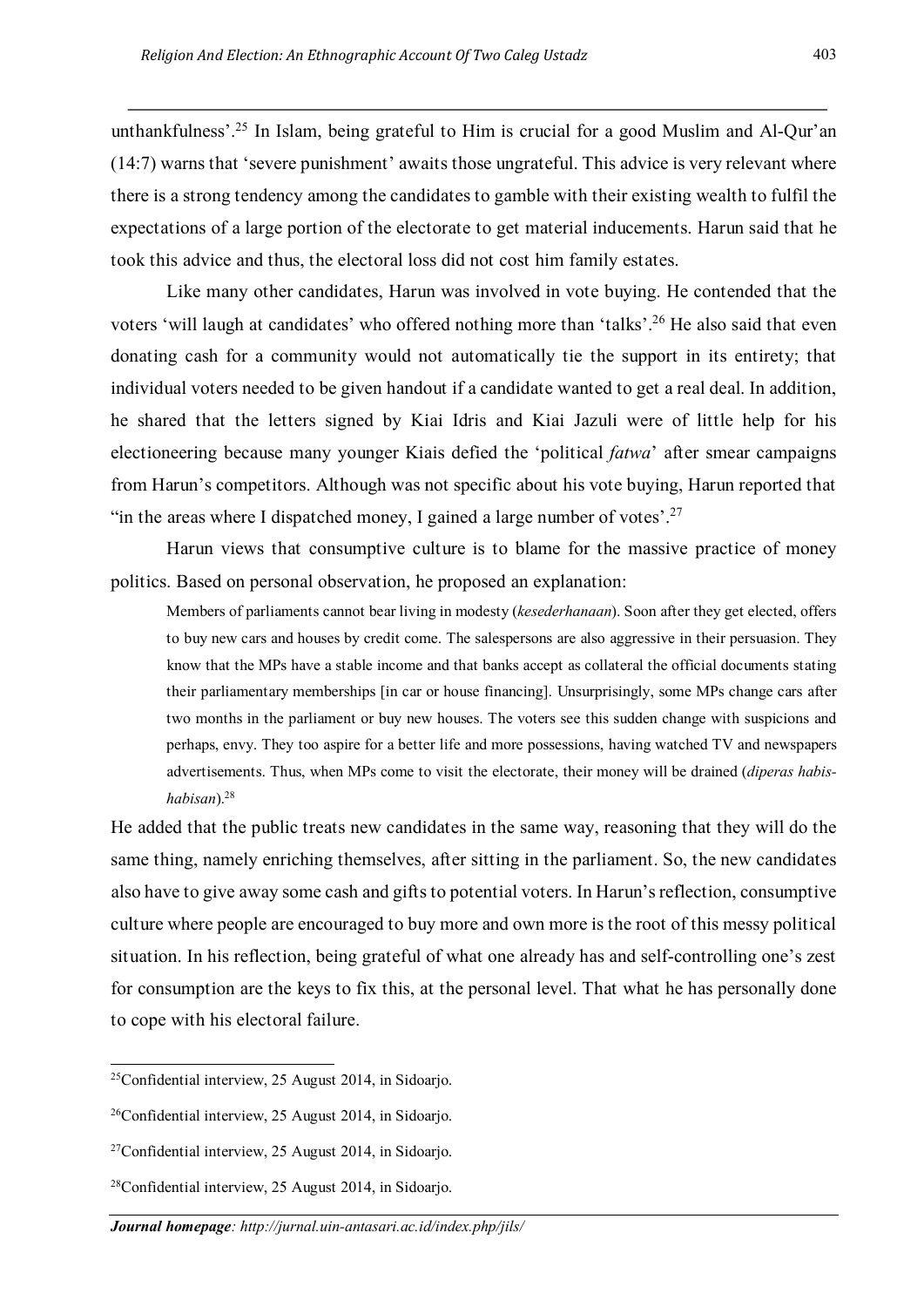## **Returning to Religion**

Harun coped with his loss relatively quickly. Soon after his election team members gathered all the results, showing clearly that his party gained no seat, he began to accept the reality. According to him, the opportunities to manipulate the electoral results existed and the temptations to buy the election authorities after the vote were 'far stronger than temptations to buy votes' prior to it.29 But the operation will need a large amount of money, as the vote gap that needed to be 'bridged' was huge and then, if this was successful, he will potentially have to face the costly electoral dispute sessions in the court and whose verdict was uncertain. Harun decided not to go too far, choosing to release his political ambition and turning to religion in the process.

Sufism gives Harun some peace of mind. During his *pesantren* time, Harun used to study *al-Hikam,* a renowned work in the form of Sufi aphorism authored by Ibnu Athaillah from the 13<sup>th</sup> century. He still remembers some pieces from it and bears them in mind from time to time after the election. One quote of aphorism reads 'deprivation becomes the same as giving', and the second one, 'the arrival of sustenance is in accordance with receptivity'. <sup>30</sup> To be able to understand the first piece, we need to have the full aphorism: 'Sometimes He gives while depriving you, and sometimes He deprives you in giving. When he opens up your understanding of deprivation, deprivation becomes the same as giving' (verse  $83-84$ ).<sup>31</sup> Harun explained to me that the piece got him rethinking whether he really missed out a lot because of his electoral failures or actually, gained something more important than a parliamentary seat. He said that he may be 'deprived' of the political position, but he was given peace and salvation. He pointed to an increasing number of politicians who were caught by the Anti-Graft Commission and found guilty of corruption. Had he been elected, he may have to face a similar fate, for he knows that politics is full of corruption and he may not be able to turn down illicit money offers, just like what happened in the past. He shared one personal experience:

'[When I was in the DPR], my colleagues and I had a visit to Sumatera to review the continuance of a permit for forest use proposed by a Chinese businessperson. Having viewed the forest area concerned using helicopters, my colleague [on our behalf] informed the businessperson that he could not get the permit continued [presumably, for unsatisfied forest management and rule violations]. Of course, it was just

 $^{29}$ He suggested that he himself was a victim of electoral fraud, pointing to the big gap between the number of votes reported by his team and that in the official documents. Confidential interview, 25 August 2014, in Sidoarjo.

<sup>30</sup>Confidential interview, 25 August 2014, in Sidoarjo.

<sup>&</sup>lt;sup>31</sup> I follow the English translation provided by http://themathesontrust.org/library/al-hikam-aphorisms (accessed on 26 November 2014)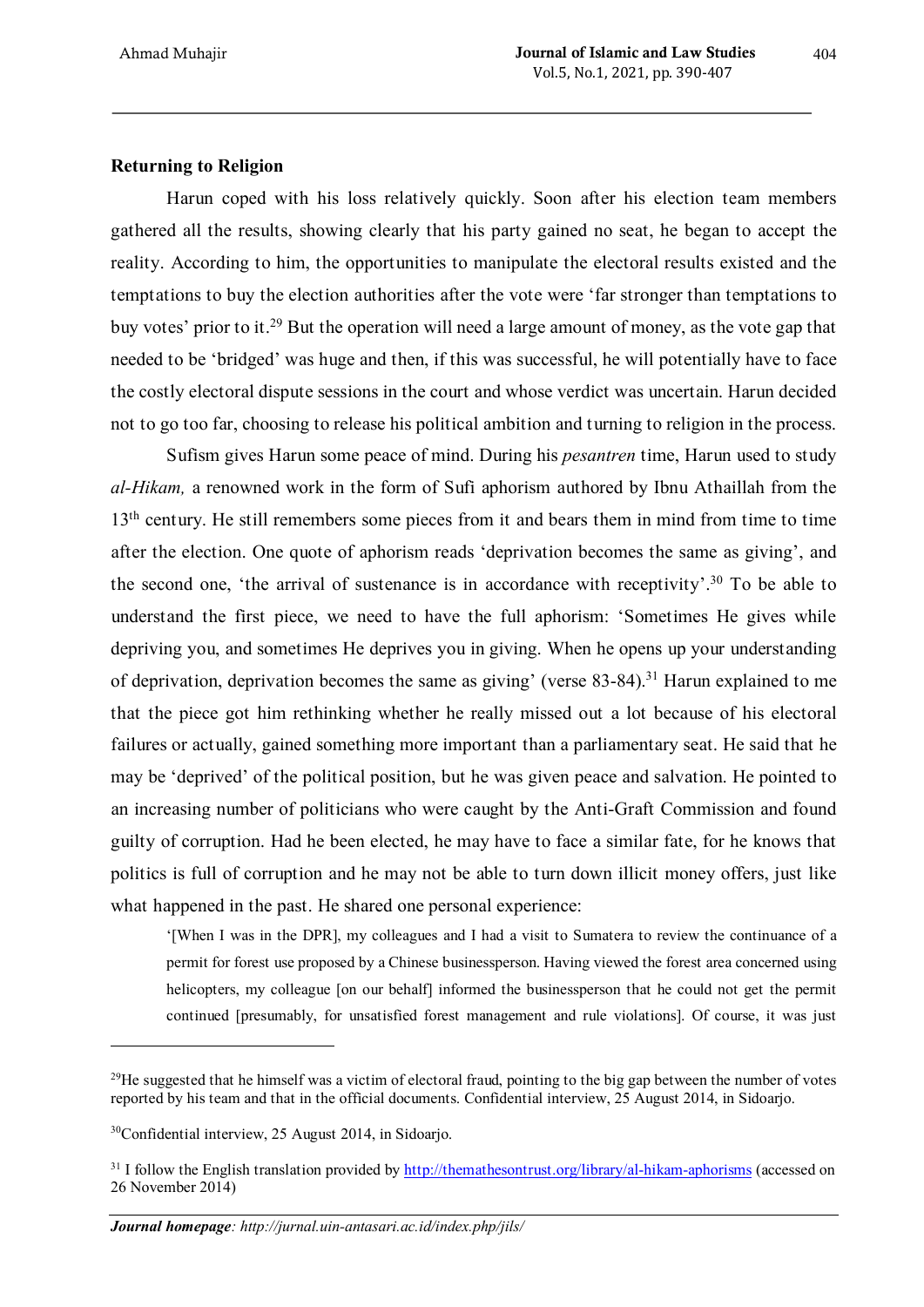bluffing, because when the businessperson begged for the permit, the group speaker said: 'let's get this done at the hotel'. Later on, cash was delivered to the hotel where we stayed, and when my share was presented to me, I bagged it [without hesitation]'.<sup>32</sup>

Here the second aphorism comes in: 'the arrival of sustenance is in accordance with receptivity'. Harun posited that he may not be ready to take the position of MP for corrupt temptations will be just as strong as in the past. Harun implied that he may very well be repeating the same practice should he won a seat in this election. He stated that it does not matter 'whether one is from PMII or HMI', he or she will behave the same way as the others' after entering the DPR.<sup>33</sup>

Contemplation on life achievements gave Harun further emotional strength. He said that God has given him more than what he has ever dreamt before. He did not plan to get a position in Nahdlatul Ulama that made his father very proud of him. He became a parliamentarian twice without so much of an individual struggle, given the electoral system. He has accumulated wealth that is more than enough for a decent life. As an old man in his retirement, he is also happy to see the schools he has founded running well. Perhaps, more importantly, Harun does not end up in jail after serving in the DPR, saying: 'I finish [my period] with a happy ending'. <sup>34</sup> In short, he has every reason to be grateful to God and cherish his life. Harun turns his attention to his Islamic schools in Sidoarjo, East Java. He told that the electoral loss gave him a good reason to fully concentrate on serving the Islamic community through education. 'At the moment, we have primary and junior high schools. We want to start a senior high school in the near future', explained Harun. Now, in a small and dusty office with no air conditioner next to a humble student prayer room and far from the country's boisterous House of Representative, Harun sits as the founding leader of the schools, slowly leaving his political ambition behind while taking the positive sides of his electoral experiences. Religious teachings guide this mental and emotional processes along the way.

# **Conclusion**

 $\overline{\phantom{a}}$ 

The purpose of this paper is to show limits of Islam's influence on the electoral behaviour of some candidates with strong religious background. The cases of Rafa and Harun show that religion strongly featured in their identities and way of seeing the results of the elections. Both

<sup>32</sup>Confidential interview, 25 August 2014, in Sidoarjo.

<sup>&</sup>lt;sup>33</sup>Confidential interview, 25 August 2014, in Sidoarjo. Himpunan Mahasiswa Indonesia is another Muslim student organisation with a closer association with modernist Islam.

<sup>34</sup>Confidential interview, 25 August 2014, in Sidoarjo.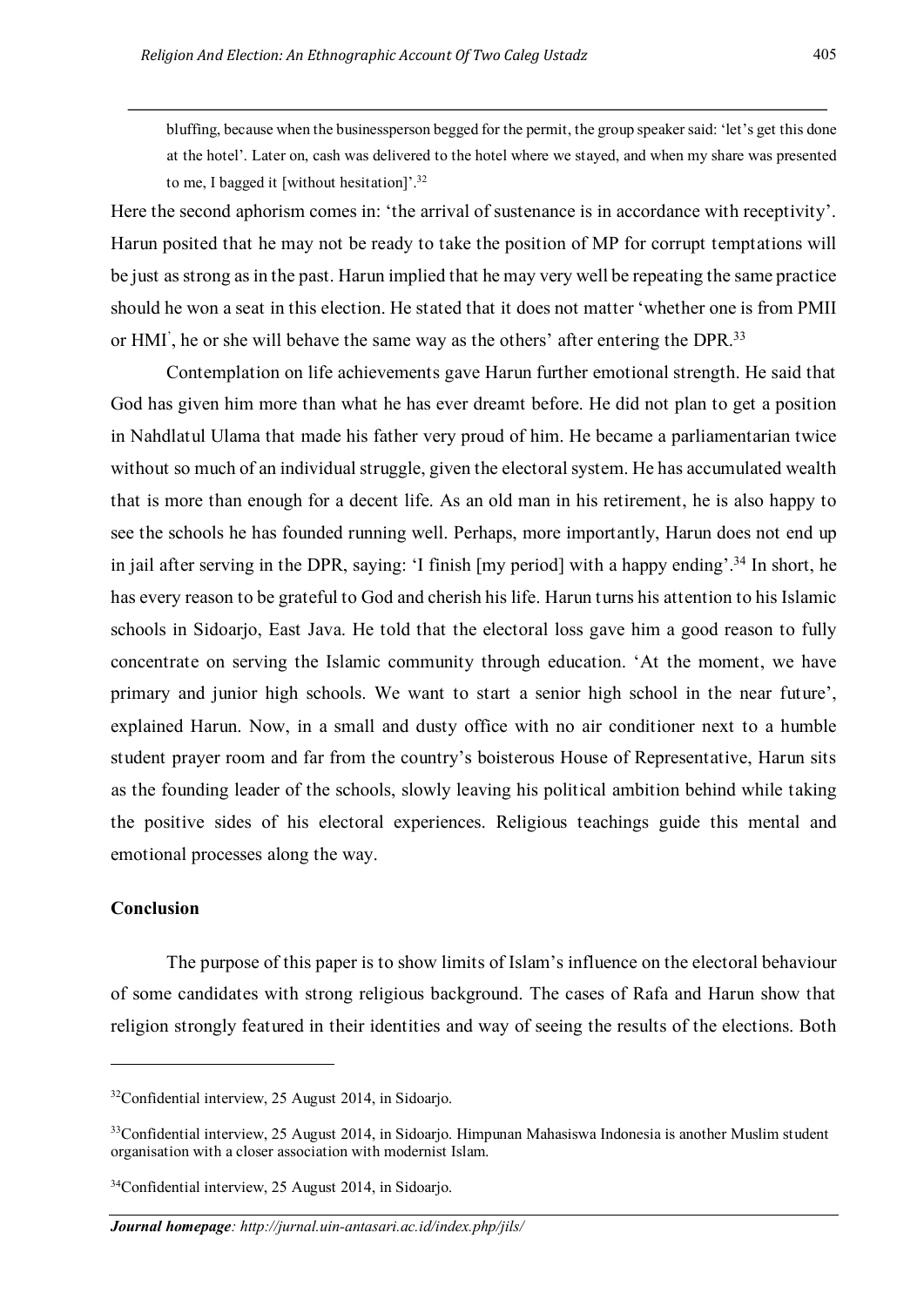candidates were *ustadz*s, attracting particular Muslim voters, and when they gave meanings to their respective success and failure, they do so from a religious perspective. Rafa thought that his efforts needed to be supplemented by submission to God and metaphysical help from his ancestors, whereas Harun sought wisdom from Sufism to accept his electoral losses. On the other hand, their way of gaining votes did not accord with the opinion offered by three major Islamic organisations in Indonesia. The *ulama* council of the country (MUI), Muhammadiyah and Nahdlatul Ulama had decreed that money politics is forbidden. Both argue that giving money or gifts to individual voters so they agree to vote for the givers is the same as bribing them. It has been suggested, furthermore, that people cannot expect to get good representatives and leaders out of bribe dominating process. Rafa and Harun were involved in the very subject of the legal ruling, although their electoral fates differed. Rafa, who won a parliamentary seat, had openly expressed that he will accumulate money from his position that will enable him to stay in politics, regardless of the sources and ways of making it. Harun, who was defeated, thought that he would fall into similar corrupt tendencies had he gained a seat.

In a sense, Rafa and Harun were realist. When they imitated the strategy of money politics, they simply followed a common approach. They operated in an age where the context provided enough reasons to transact with the voters based on short term deals. In their observations, many voters expected immediate prestations and their competitors were ready to make concessions. The fact that the practice was massive, as reported by the candidates and many other informants, suggested that it is culturally acceptable. Many candidates like Rafa and Harun felt to have no choice but to play by 'this rule' or otherwise, losing the chance of winning. But it is exactly at this point, religious influence did not work. Even *ustadz*s*,* such as Harun and Rafa who had *pesantren* education and lived their lives in religious track, failed to show a significant difference in politics. They suppressed religious impulses and let realpolitik took the lead. Just like others, they did not dare to take the path of their 'idealist' counterparts who resisted the temptation to buy votes. This may very well show a low point of religion in politics, during which such factor as material inducement defines much of the terms and conditions.